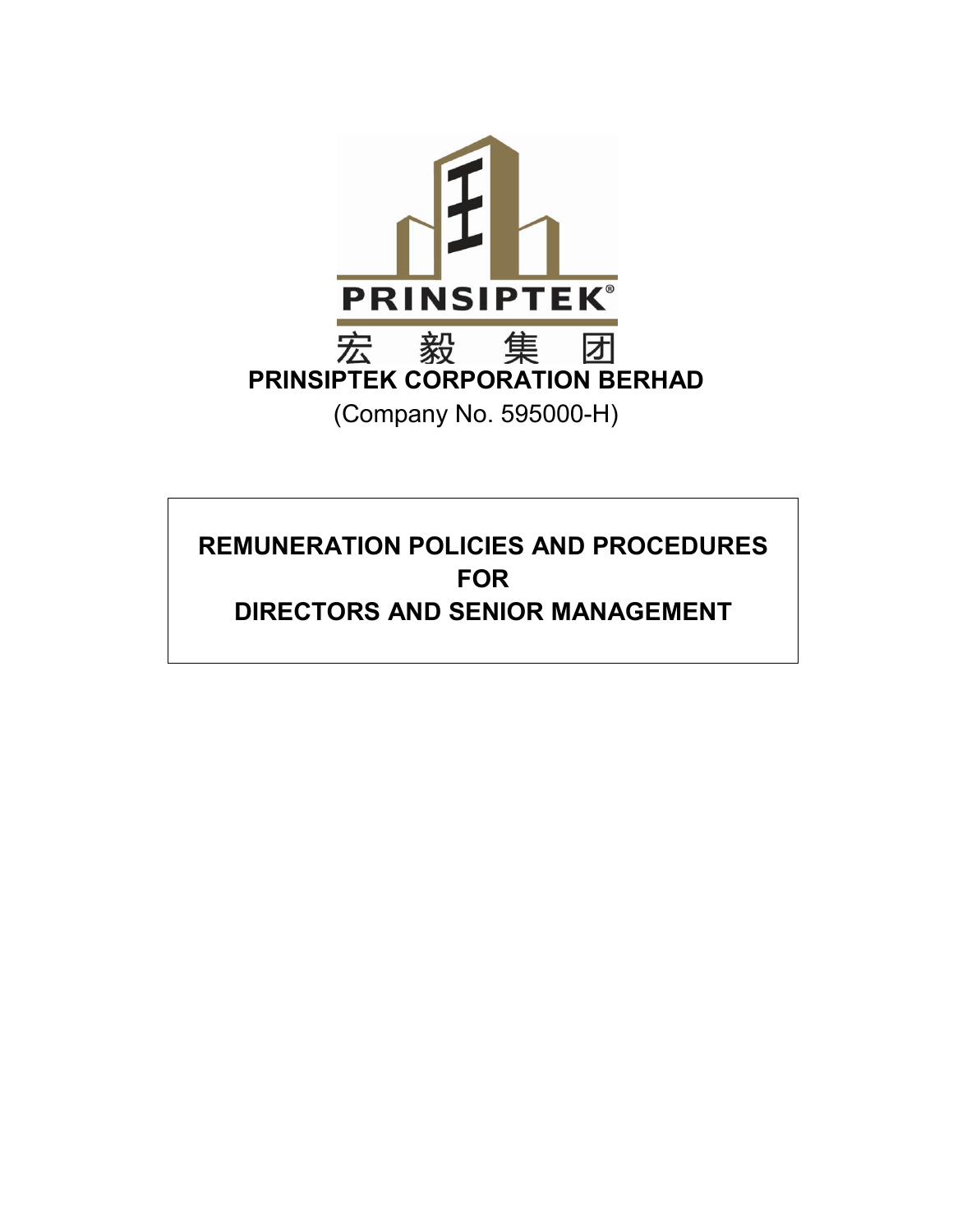## **INTRODUCTION**

Practice 6.1 of the Malaysian Code on Corporate Governance ("MCCG") stipulates that the Board should have policies and procedures to determine the remuneration of Directors and senior management, which takes into account the demands, complexities and performance of the Company as well as skills and experience required.

The need for fair remuneration is critical to attract, retain and motivate Directors and senior management. The remuneration package should take into account the complexity of the Company's business and the individual's responsibilities. The remuneration should also be aligned with the business strategy and long-term objectives of the Company.

This Remuneration Policy and Procedures is the guiding document for the Board of Directors ("Board") and Remuneration Committee ("RC") of Prinsiptek Corporation Berhad ("PCB" or the "Company") to administer the remuneration of its Directors and Senior Management, taking into account the demands, complexities and performance of the Company and its subsidiaries (collectively referred to as the "Group") as well as skills and experience required.

The responsibilities for developing the remuneration policy and determining the remuneration of Directors and Senior Management lie with the RC. Nevertheless, it is the ultimate responsibility of the Board to approve.

## **REMUNERATION COMPONENTS**

## **a) Executives Directors ("ED")**

The remuneration of ED is made up of basic salary, allowances, annual bonus, benefits-inkind and other incentives (where applicable). The remuneration of ED are set according to:-

- the nature of job;
- the level of skills, experience and scope of responsibilities of individual;
- the individual's performance indicators ("KPI") in the job;
- the individual's overall contribution to the Company's strategy and operation; and
- market and industry's rate.

In formulating the remuneration levels, the RC must consider the assessment on the performance of the ED against such targets as well as benchmarking to market rate for benefits-in-kind, annual increment and bonus.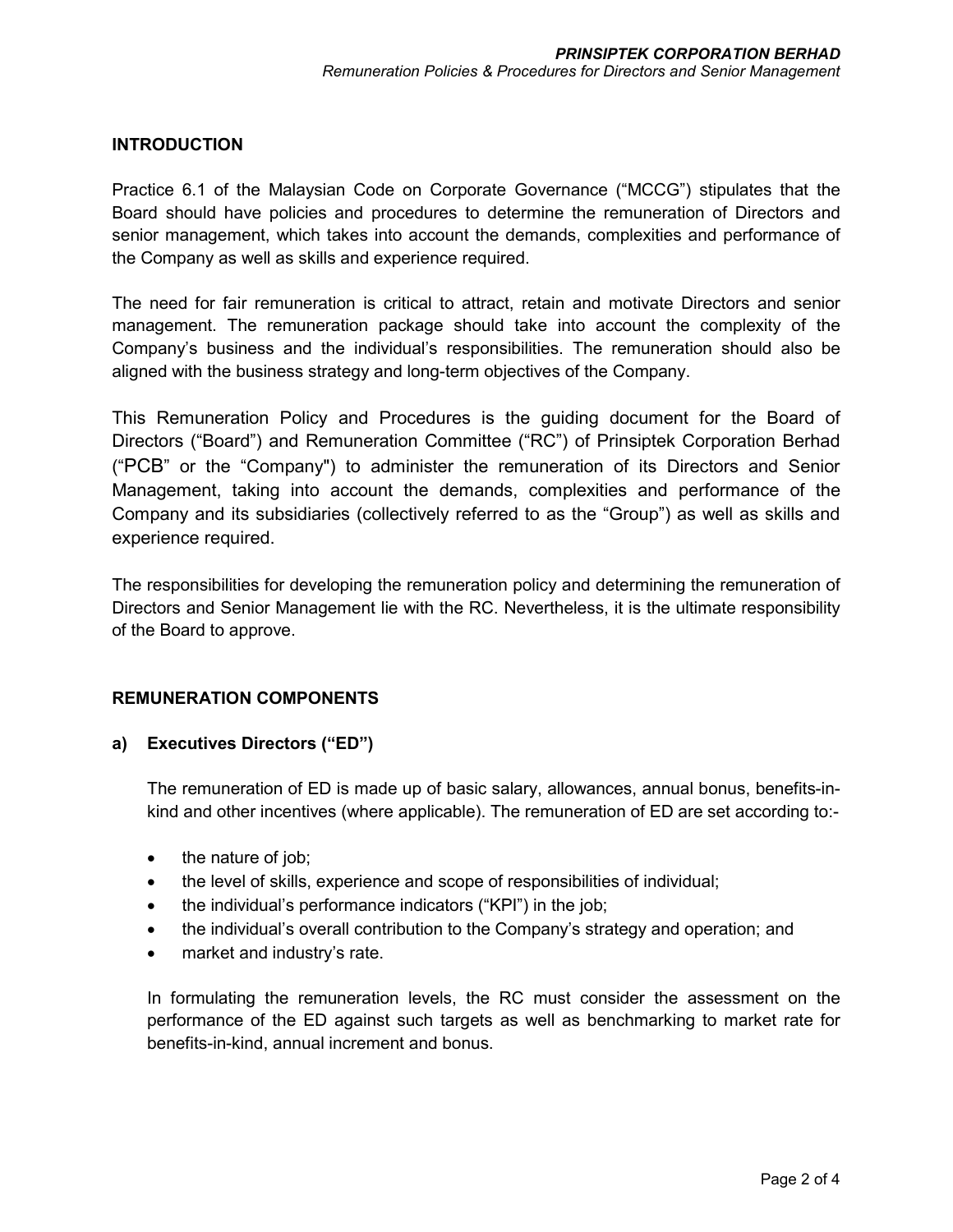The performance measures may derive from a mix of financial and strategic measures. Financial measures may include profitability of the Company. Strategic measures may include but not limited to competitive performance metrics such as enhancement of shareholders' value/market share.

Remuneration of ED shall be structured to link rewards to corporate and individual performance and shall take into consideration remuneration paid to directors of other similar companies, whether in size and/or industry, the individual's performance and responsibility, market competitiveness as well as PCB's overall performance.

The ED concerned plays no part in the decision of his own remuneration but may attend the RC meetings at the invitation of the Chairman of the RC, if his presence is required.

## **a) Non-Executive Directors ("NED")**

The NED receive remuneration in the form of Directors' fees and other benefits as compensation for their services plus the reimbursement of expenses incurred, if any, in the course of performing their services.

The remuneration for NED should take into account fee levels and trends for similar positions in the market and the time commitment required from the director. Such packages shall reflect the experience and level of responsibilities undertaken by the NED concerned. The remuneration of a Non-Executive Director shall not be based on commission, the percentage of profits, or turnover.

The Board should also ensure that the remuneration and incentives for Independent Directors do not conflict with their obligation to bring objectivity and independent judgment on matters discussed at Board meetings.

The remuneration packages of the NED are reviewed by the RC annually, with the individual NED abstaining from discussion and voting in respect of his own remuneration at Board level. Based on recommendations from the RC, the Board shall review and recommend all NEDs' remuneration to shareholders for approval at each Annual General Meeting of the Company in accordance with Section 230 (1) of the Companies Act 2016.

## **b) Senior Management**

The remuneration of the Senior Management is made up of salary, bonus, allowance and other benefits as determined by the ED and are set according to:-

- the nature of job;
- the level of skills, experience and scope of responsibilities of individual;
- the individual's performance indicators ("KPI") in the job;